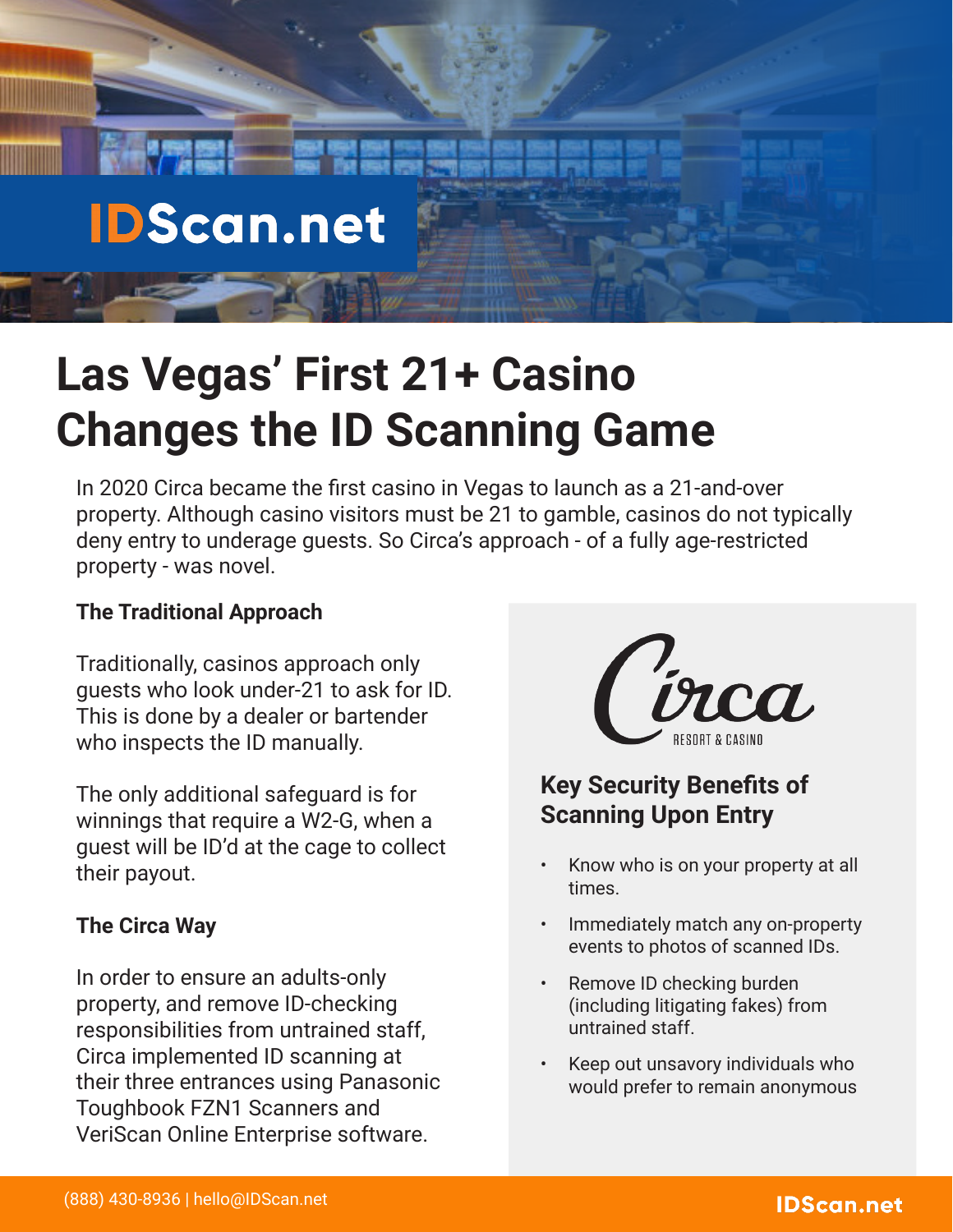

## **Circa Requirements**

- Perform age verification
- Catch fake IDs
- Read all government-issued IDs as well as foreign passports
- Collect data from IDs for import into other Circa systems
- Works offline
- Ease of use must be foolproof for busy security staff
- SOC II Certification
- TWAIN Compliant
- Support mobile, handheld scanners

#### **Benefits of VeriScan**

All Circa ID scanners sync with their centralized visitor management system (VMS), VeriScan Online Enterprise. VeriScan works with all commonly sold scanners.The VeriScan authentication engine is purpose built for detecting fake IDs. It uses AI to perform more than 100 checks for known fake ID "tells."

When used with a mobile device, it performs the highest level of 2D barcode scanning, and when used with a desktop scanners, it is also able to process physical checks such as UV/IR, hologram matching and more. Both scanner options allow 3rd party checks including, background, social security, OFAC, KBA and more. It is equipped to handle any level of KYC and KBA needs.

In addition to scanning and verification, VeriScan performs ID parsing, which takes fields stored in the barcode and converts them to readable data. This allows Circa to easily collect names and demographic and geographic information about all of their guests. This information can then be sent to their player loyalty system and CRM system to give a full picture of a guest's engagement with the brand.

As of Spring 2022, two more Fremont Street casinos are considering going 21+. The trend towards scanning upon entry is expected to continue as more casinos shift to focus on adult-only experiences and properties.